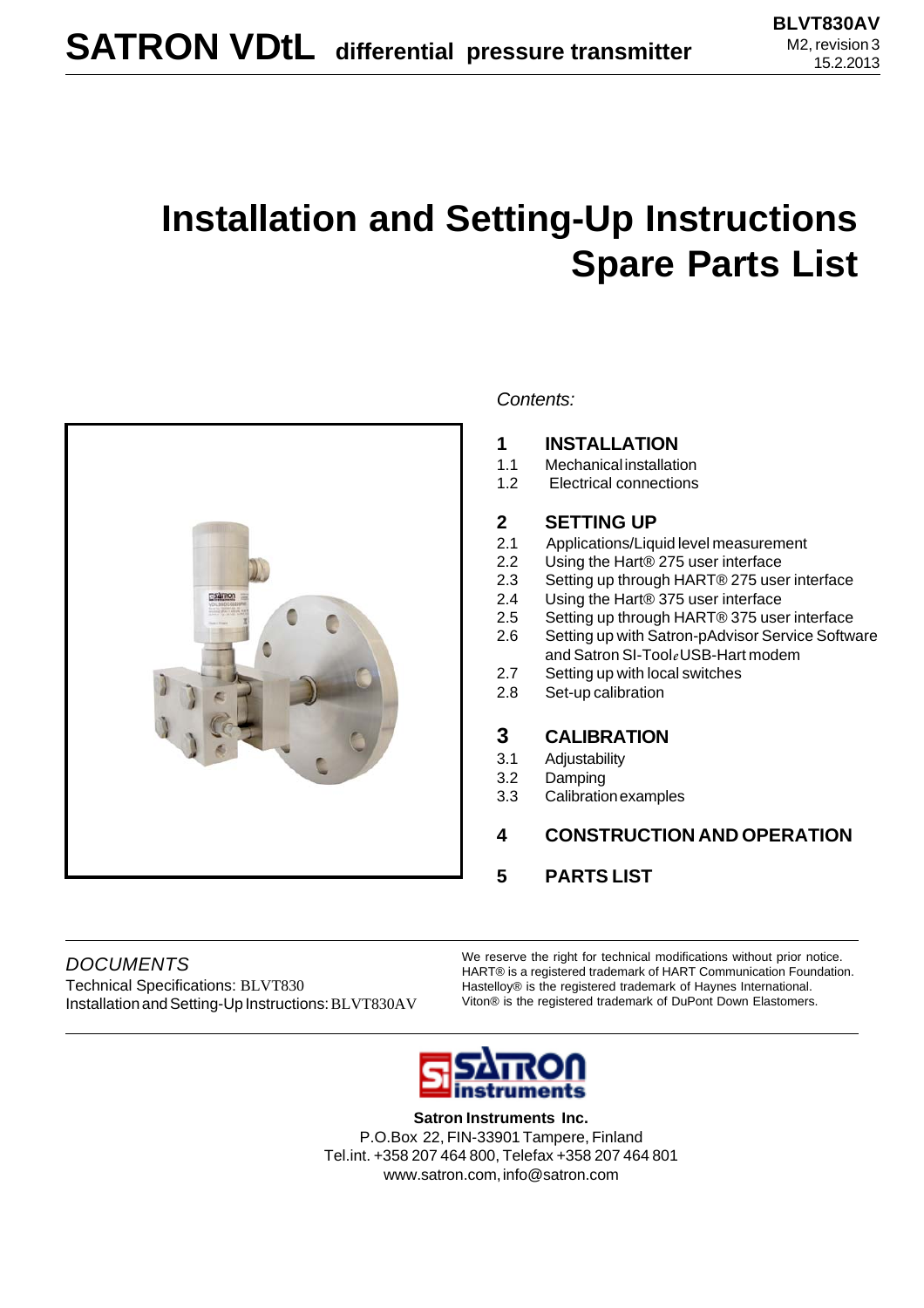### **1 INSTALLATION**

#### **1.1 Mechanical installation**



#### **Recommended mounting position** (Figure 1-1)

- Calibration direction and PLUG connector's coupling direction: horizontal

- Cable entry direction: from below
- Process connection direction: horizontal

#### **General**

Flange-mounted transmitter is installed directly on the side of a tank. As a result the measurement conditions may be quite demanding. As far as possible, however, the location of the transmitter should be such that the effects of temperature variations will be as small as possible. Mechanical stresses, such as vibration, should also be avoided as far as possible.

#### **Impulse piping**

Figure 1-2 shows an example of a flange-mounted transmitter's impulse piping for liquid level measurement in apressurized tank.

For level measurement in open tank, omit parts 1-7.



#### **Table for Figure 1-2**: Mounting accessories

- **1**. Stud coupling Ø12 mm / G 1/2 male
- **2**. T-coupling Ø12 mm
- **3**. Stud coupling Ø12 mm
- **4**. Plug
- **5**. Ball valve
- **6**. Coupling G1/2
- **7**. Pipe 12 x 1 calibrated
- **8**. Sealing DN80 1)
- **9**. Flange coupling DN80
- **10**. Nut

**NOTE!** The materials for pipe fittings should be chosen to withstand the ambient and process conditions.

 $1)$  The pickling of the pipework and tank should be taken into account when choosing the sealing materials. The materials should resist any absorption of the pickling material in the seal. E.g. Viton® is recommended.

#### **Dimensions process connections Ax, Dx and JX**

| <b>FLANGE</b><br><b>SIZE</b> | <b>Flange</b><br>dimensions |     |     | <b>Holes</b> |                |       | Code |
|------------------------------|-----------------------------|-----|-----|--------------|----------------|-------|------|
|                              | b                           | D   | Ød, | Qty          | d <sub>2</sub> | k     |      |
| ISO DN80 PN40                | 24                          | 200 | 138 | 8            | 18             | 160   | DC   |
| <b>ISO DN100 PN40</b>        | 24                          | 235 | 162 | 8            | 22             | 190   | DD   |
| ANSI 3" 150 lbs              | 26                          | 191 | 127 | 4            | 20             | 152.4 | AE   |
| ANSI 3" 300 lbs              | 31                          | 210 | 127 | 8            | 23             | 168.3 | AF   |
| ANSI 4" 150 lbs              | 26                          | 229 | 157 | 8            | 20             | 190.5 | AG   |
| ANSI 4" 300 lbs              | 34                          | 254 | 157 | 8            | 23             | 200   | ΑН   |
| <b>JIS 10K80</b>             | 18                          | 185 | 126 | 8            | 19             | 150   | JC   |
| <b>JIS 40K 80</b>            | 32                          | 210 | 140 | 8            | 23             | 170   | JD   |
| <b>JIS 10K 100</b>           | 18                          | 210 | 151 | 8            | 19             | 175   | JE   |
| <b>JIS 40K 100</b>           | 36                          | 250 | 165 | 8            | 25             | 205   | JF   |

**Dimensions of the process connections Ax, Dx and Jx with extension**

|        | <b>Extension code</b> |    |     |     |
|--------|-----------------------|----|-----|-----|
|        |                       |    |     | 6   |
| Dim. E |                       | 51 | 102 | 152 |

**Dimensions of the process connections SA (Sandvik-Clamp)**

|  |         | <b>Extension code</b> |  |     |
|--|---------|-----------------------|--|-----|
|  |         |                       |  | 6   |
|  | Dim. Es | $54.5$ 105            |  | 156 |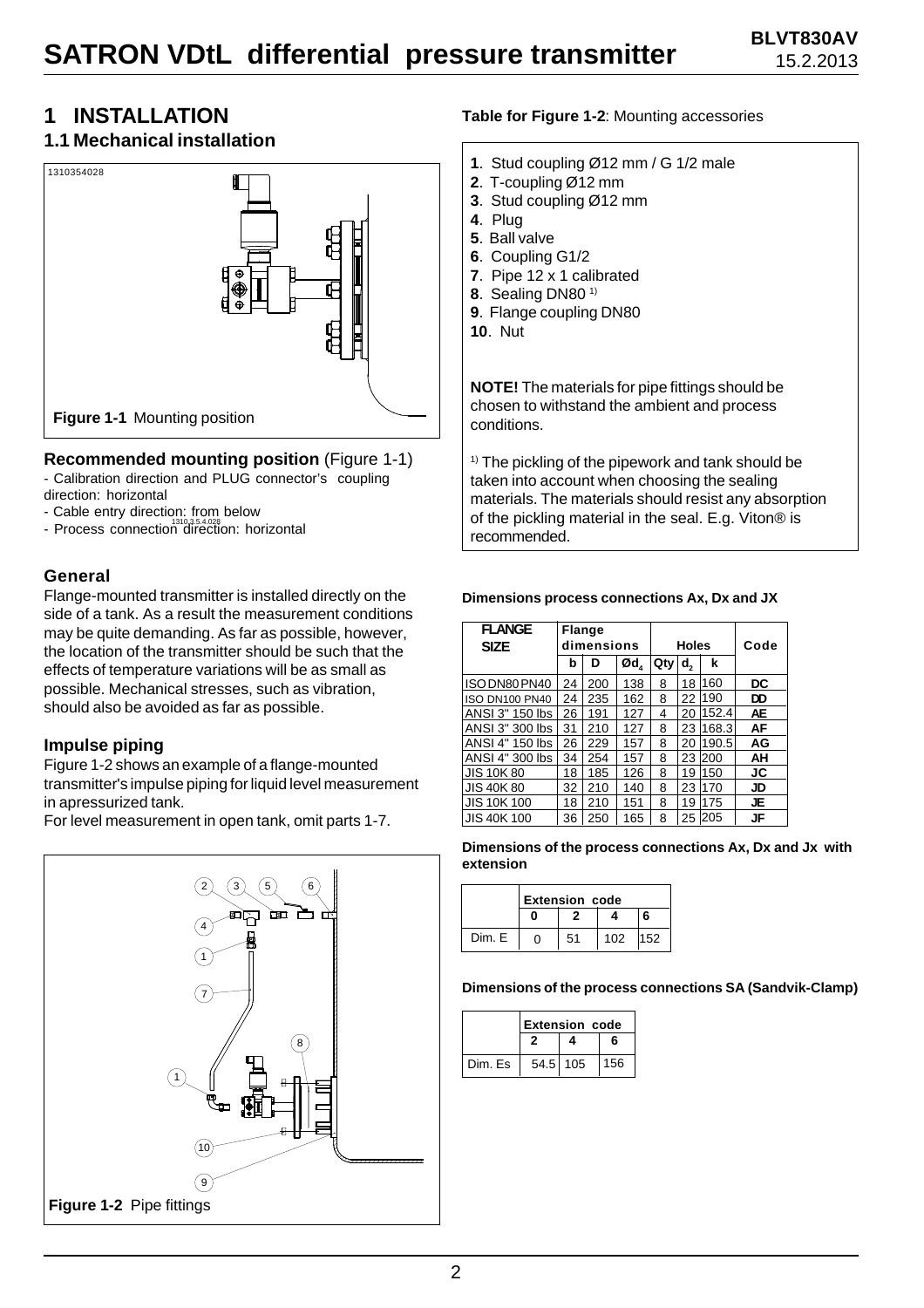

3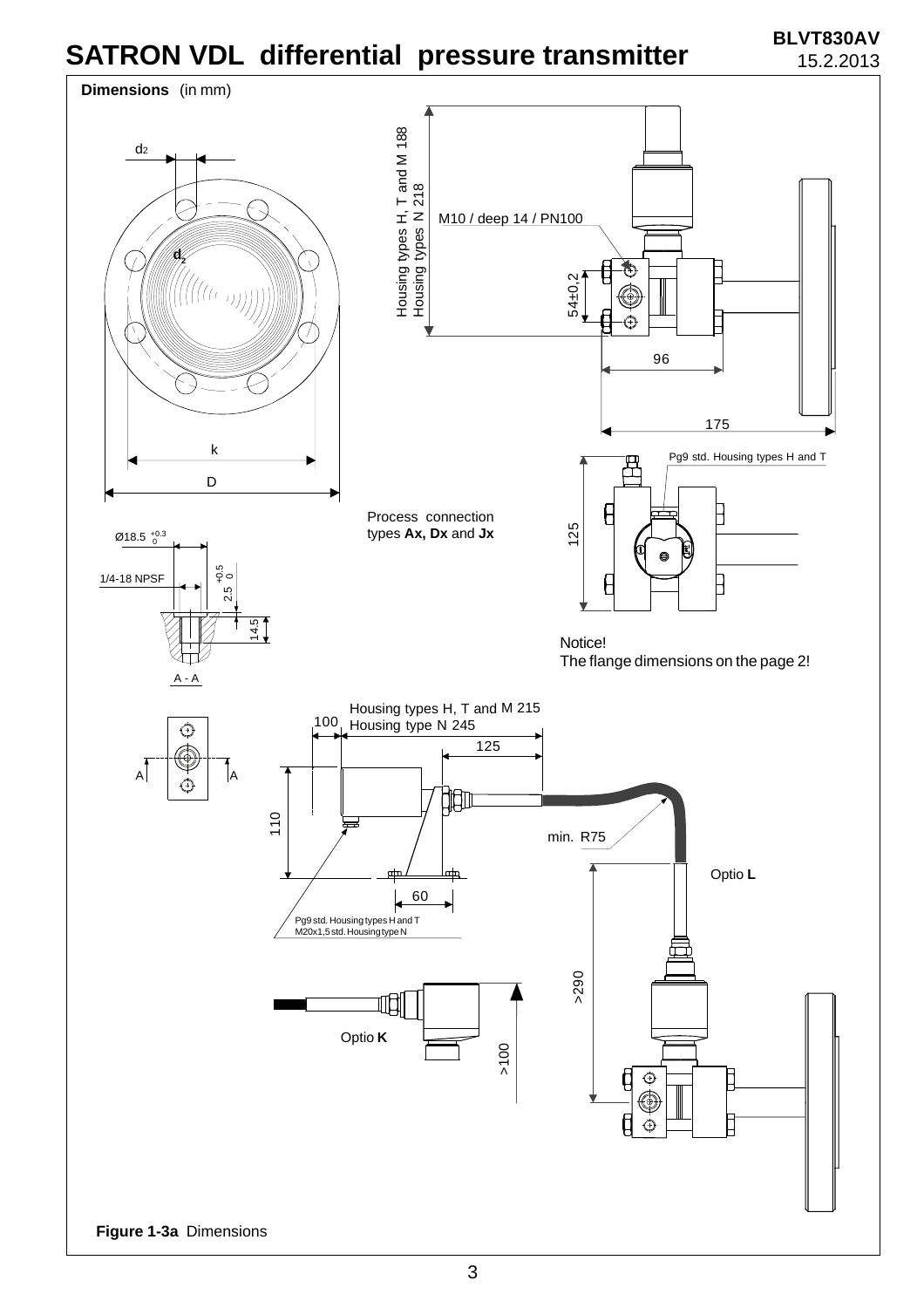# **SATRON VDtL differential pressure transmitter BLVT830AV**

# 15.2.2013





Process connection types **TA , TB** and **TC** - Tri-clamp DN38 ... 63,5

| DN   | ØD   |
|------|------|
| 38   | 50,5 |
| 51   | 64   |
| 63,5 | 77,5 |

**Process connection types Ax, Dx and Jx, with extension**

|       | <b>Extension code</b> |    |         |   |  |
|-------|-----------------------|----|---------|---|--|
|       |                       |    |         | ี |  |
| Dim.E | 0                     | 51 | 102 152 |   |  |



**Process connection type SA**

|         | <b>Extension code</b> |          |     |
|---------|-----------------------|----------|-----|
|         |                       |          | 6   |
| Dim. Es |                       | 54.5 105 | 156 |



Process connection **BA** - M45x2

**Figure 1-3b** Dimensions



Process connection types **VA** and **VB** - SMS38 and SMS51

| <b>Size</b> |    | <b>Dimensions</b> | <b>Thread</b> |  |
|-------------|----|-------------------|---------------|--|
|             |    |                   |               |  |
| 38          | 54 | 21                | Rd 60 x 1/6   |  |
| 51          | ۲4 | 23                | Rd 70 x 1/6   |  |



Process connection **BB** - M45x2 with tapered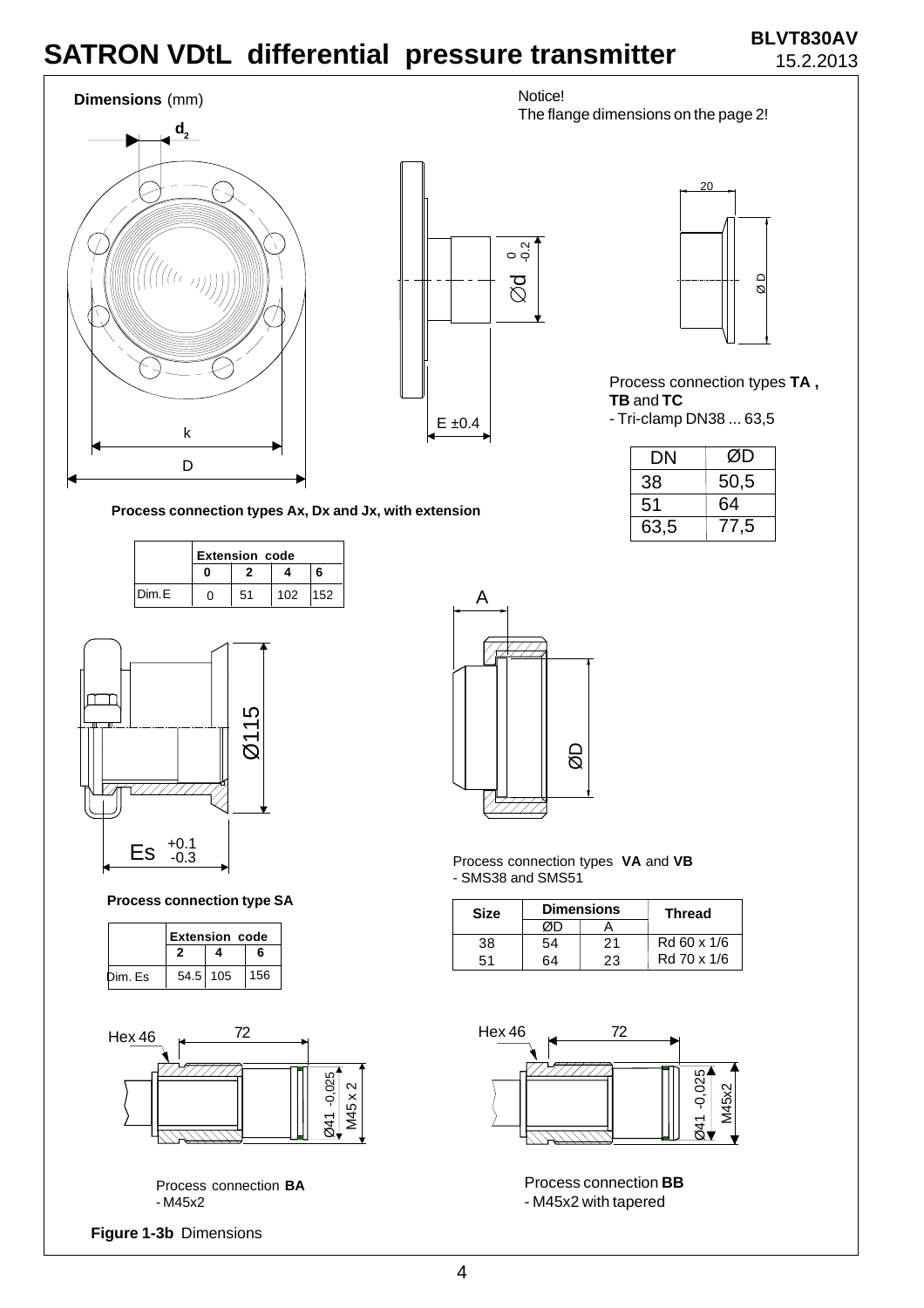# **SATRON VDtL differential pressure transmitter BLVT830AV**

15.2.2013

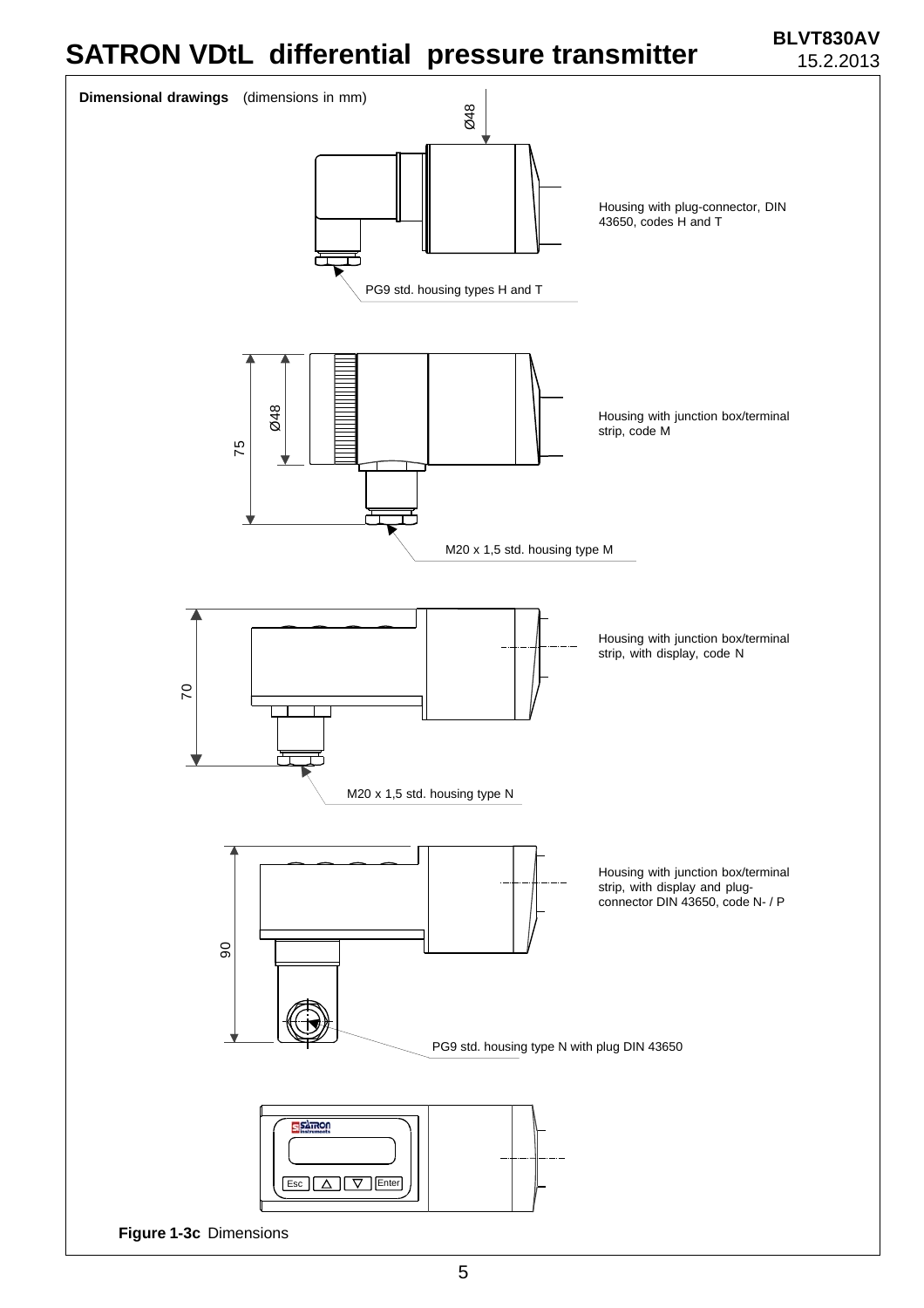

#### **Reference pressure**

Reference pressure can be connected to both transmitter types (see Selection Table) through a flange adapter which facilitates the disconnection and connection from/to process.

Reference pressure can also be brought to the sensing element through a hydraulic pressure seal, whose capillary tube is connected directly to the process flange's 1/4-NPSF thread or welded, depending on the type of the pressure seal. The capillary filling and connections are factory made. The capillary connections must not be opened during installation because air would start dissolving in the seal fluid immediately, which would change the quantity of fill fluid in the unit. Air and quantity of fill fluid affect the measurement accuracy significantly. Any opened units must be sent to the manufacturer for refilling.



Ambient temperature variations will change the volume of the seal fluid. This will affect to the measurement accuracy. For this reason the hydraulic pressure seal's capillary should be protected against ambient temperature variations.



1. Welded Sandvik coupling DN70 PN40

ovalling of the coupling).

- 2. Seal EPDM (Order no. T1051205) Options: FPM (Order no. T1051204) PTFE (Order no. T1051203)
- 3. VDtL-transmitter with Sandvik -process connection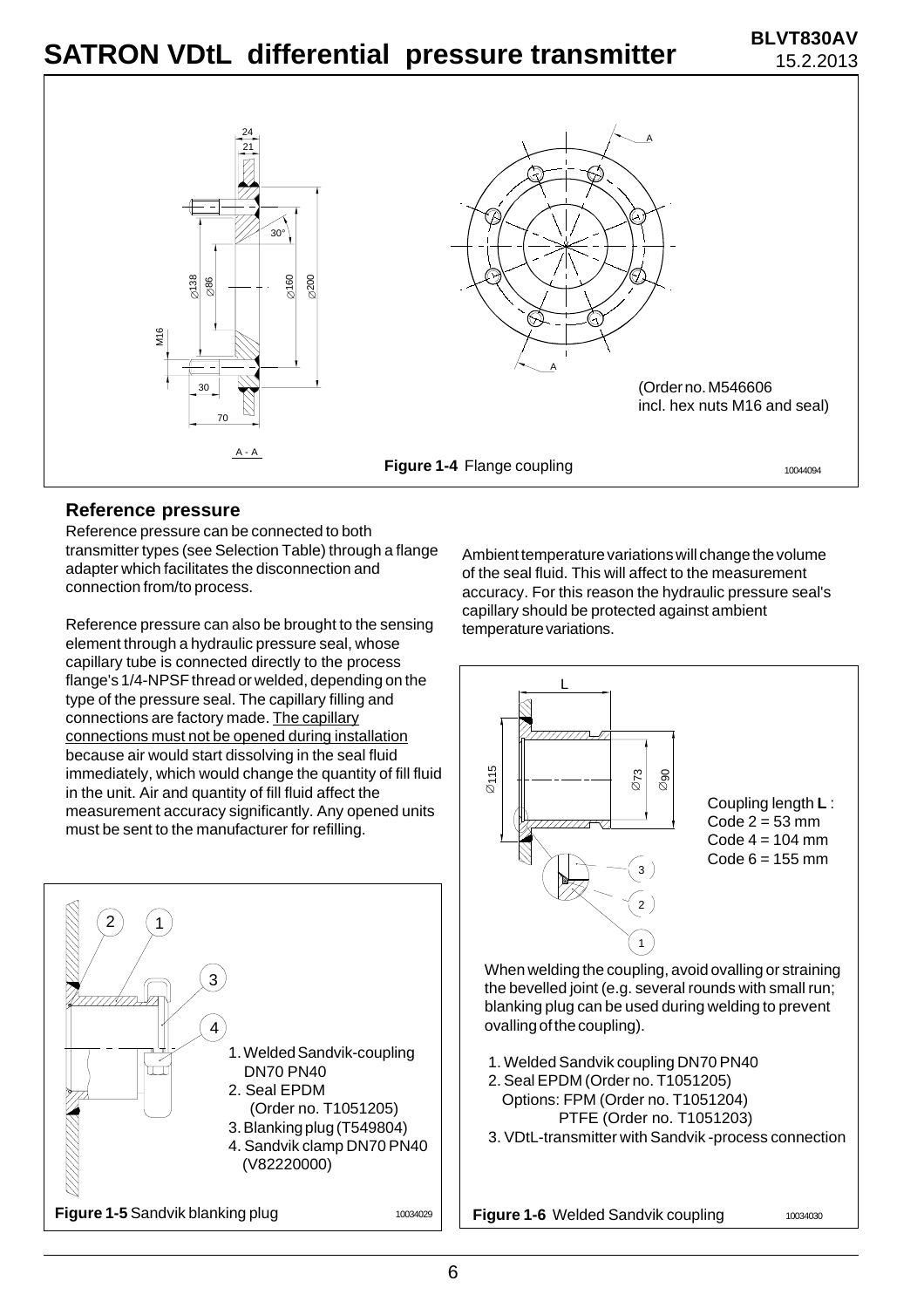# **BLVT830AV SATRON VDtL differential pressure transmitter BLVT830AV**







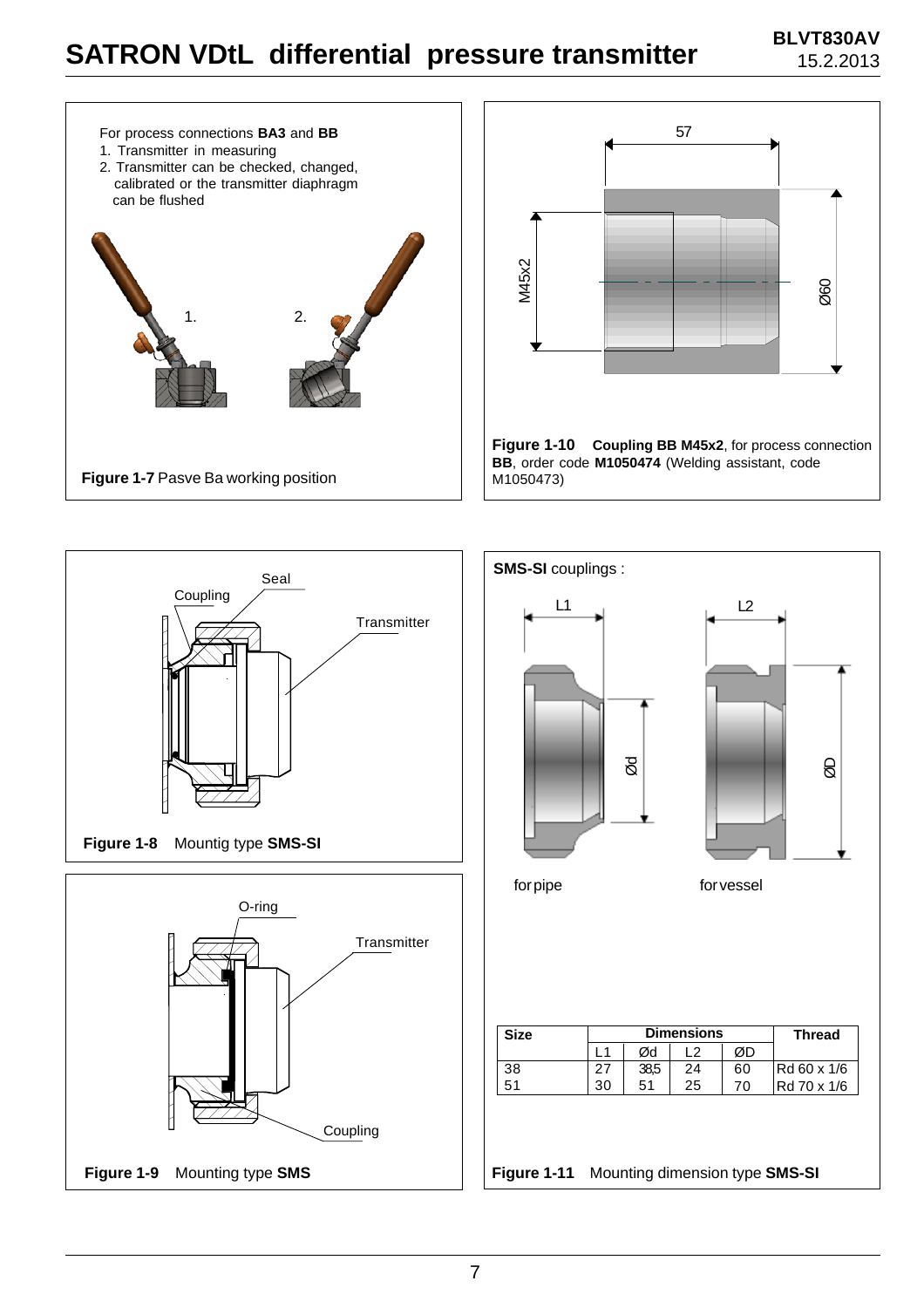#### **BLVT830AV** 15.2.2013

### **1.2 Electrical connections**

Supply voltage and load of the transmitter according to the figure 1-8.

We recommend shielded twisted-pair cable as signal cable.

The signal cable should not be installed near high-voltage cables, large motors or frequency converters.

The shield of the cable is grounded at the power supply end or according to the recommendations of the manufacturer of the used control system.





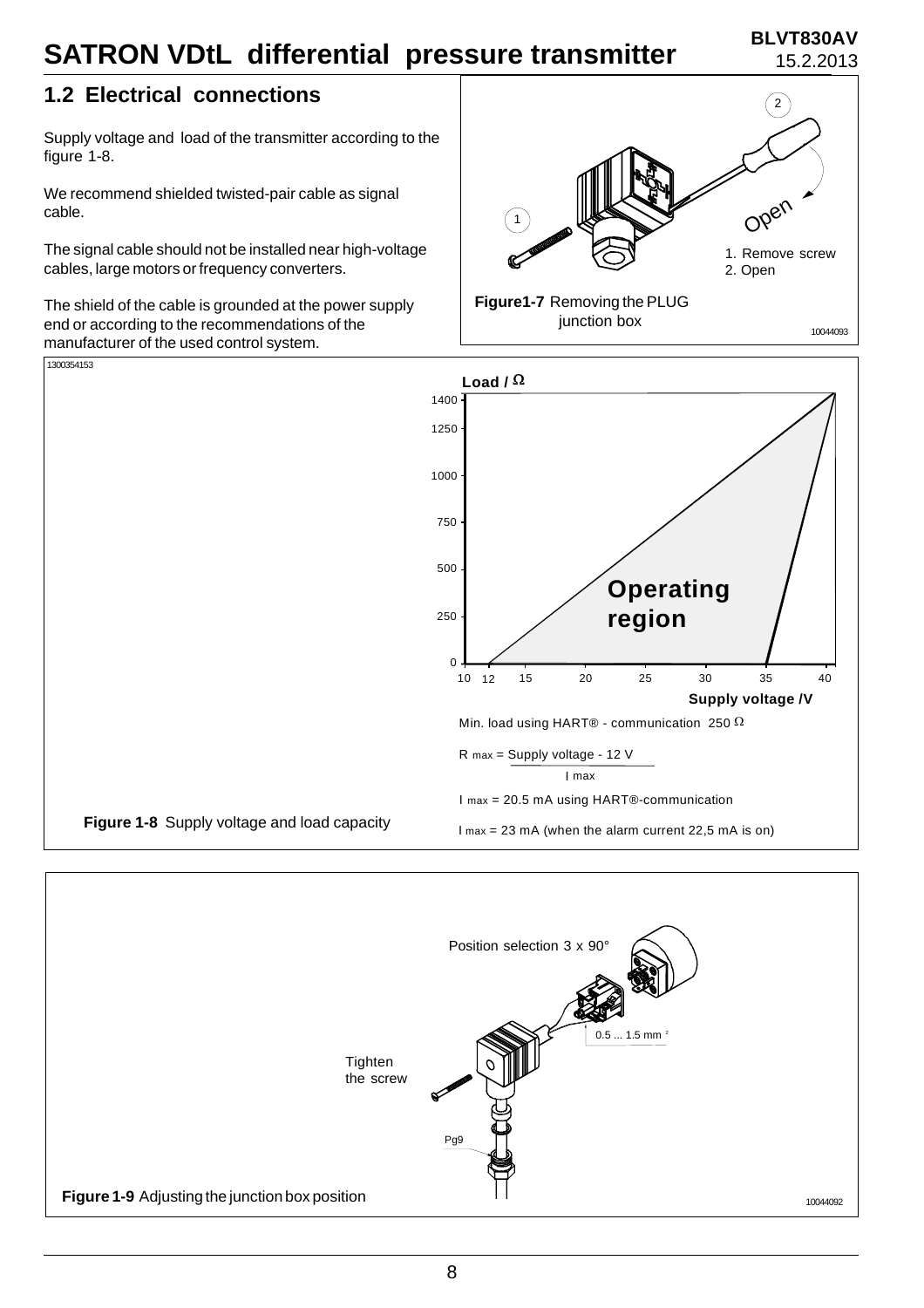#### **BLVT830AV** 15.2.2013



### **2 SETTING UP**

Setting up is dependent on type of user interface and loaded description **VALMET** or **SATRON**.

Also must be noted that when the older **VAL-MET** description is in use then the transmitter must be configured so that it can operate with the old **VALMET** description.

The change from description to another is made by writing to **MESSAGE**-field either. **VALMET** or **SATRON** (Note, capital letters and dot in front).

After writing the message the new description will be activated by switching transmitter's power **OFF** and **ON** again.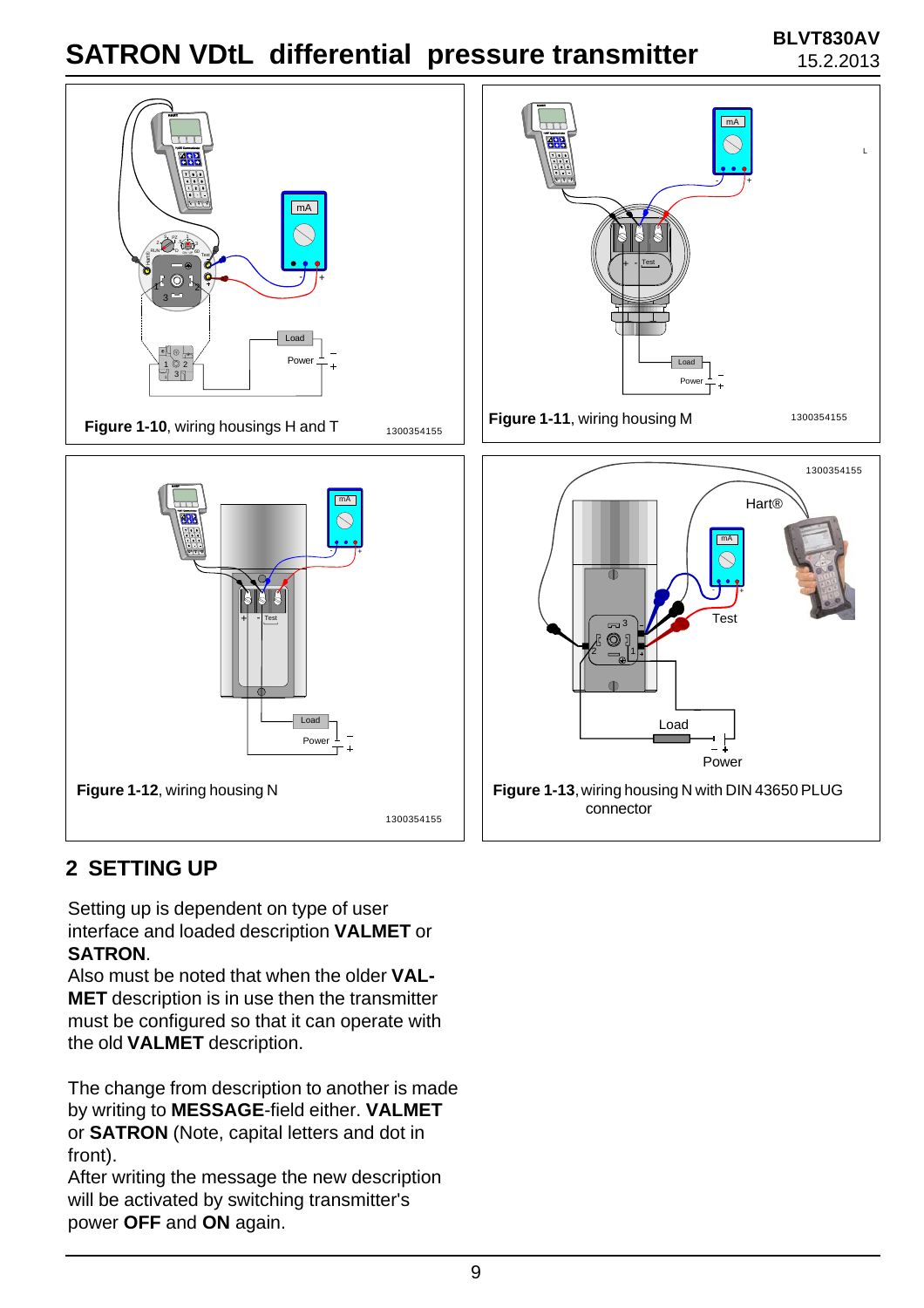#### **2.1 Applications/Liquid level measurement**

#### **Open tank**

Liquid level measurement with pressure transmitter is based on the measurement of the liquid's static pressure. Static pressure does not depend on the shape or volume of the vessel. It can be calculated by multiplying the liquid's density by the liquid level and acceleration of gravity:

$$
p = \rho h g
$$

where  $p =$  static pressure

 $\rho =$  density

h = height of liquid level

 $g =$  acceleration of gravity

The pressure acting on the flange diaphragm is thus directly proportional to the height of the liquid level, and the transmitter can be calibrated to measure liquid level. Atmospheric pressure is applied to the reference pressure connection.

The lower limit of the liquid level is normally above the transmitter. This is taken into account through zero suppression.

#### *Example:*



- $\mathsf{h}_{\scriptscriptstyle{1}}$  = difference between maximum and minimum height of measured level (2.5 m)
- h<sub>2</sub> = level's minimum height from transmitter (1.5 m)
- $p =$  density of measured liquid (950 kg/m<sup>3</sup>)
- $g =$  acceleration of gravity (9.81 m/s<sup>2</sup>)

Span (p $_{\rm 1}$ ) and zero suppression (p $_{\rm 2}$ ) will then be as follows:

p<sub>1</sub> = h<sub>1</sub> ρ g = (2.5 m) (950 kg/m<sup>3</sup>) (9.81 m/s<sup>2</sup>) = <u>23.3 kPa</u> p<sub>2</sub> = h<sub>2</sub> ρ g = (1.5 m) (950 kg/m<sup>3</sup>) (9.81 m/s<sup>2</sup>) = <u>14.0 kPa</u>

Measuring range = p $_{2}^{\text{}}...(\textsf{p}_{_{2}}$  + p $_{1})$  = <u>14 kPa...37.3 kPa</u> (140 mbar...373 mbar)

#### **Closed tank**

Besides the pressure proportional to liquid level, any excess pressure or negative pressure in the tank will also act on the flange diaphragm.

Pressure existing above the liquid surface is taken into account by applying it to the low-pressure side (negative side) of the differential pressure transmitter. The differential pressure acting across the sensing element is thus directly proportional to the height of the liquid level, and any pressure variations that may occur above the liquid surface are eliminated from the measurement.

Condensed liquid or purging water which is present in the reference pressure line as a so-called negative leg causes a static pressure. It will also be present when using a hydraulic pressure seal. The static pressure is taken into account through zero elevation.

The required zero elevation can be calculated by subtracting the pressure caused on the transmitter by a liquid column corresponding to minimum level from the static pressure acting on the transmitter's low-pressure side.

#### *Example:*



- $\mathsf{h}_{\scriptscriptstyle{1}}^{}$  = difference between maximum and minimum height of measured level (3.5 m)
- ${\sf h}_{_2}$  = level's minimum height from transmitter (1.0 m)
- $\rho_{_1}$  = density of measured liquid (950 kg/m $^3)$
- $h_{\rm 0}$  = height of negative leg (5.0 m)
- $\rho_{_0}$  = density of liquid in negative leg (960 kg/m $^3)$ Span  $(p_1)$  will then be as follows:

 $p_1 = h_1 p_1 g = (3.5 \text{ m}) (950 \text{ kg/m}^3) (9.81 \text{ m/s}^2) = 32.6 \text{ kPa}$ Pressures ( ${\sf p}_{\scriptscriptstyle 2}$  and  ${\sf p}_{\scriptscriptstyle 0}$ ) corresponding to minimum level and negative leg will be as follows:

 $p_2 = h_2 p_1 g = (1.0 \text{ m}) (950 \text{ kg/m}^3) (9.81 \text{ m/s}^2) = 9.3 \text{ kPa}$  $p_{0} = h_{0} p_{0} g = (5.0 \text{ m}) (960 \text{ kg/m}^{3}) (9.81 \text{ m/s}^{2}) = 47.1 \text{ kPa}$ Pressure corresponding to zero elevation will be:

p = p<sub>2</sub> - p<sub>0</sub> = <u>-37.8 kPa</u> Measuring range =  $p...(p + p_1) = -37.8 \text{ kPa}...-5.2 \text{ kPa}$ (-378 mbar...-52 mbar)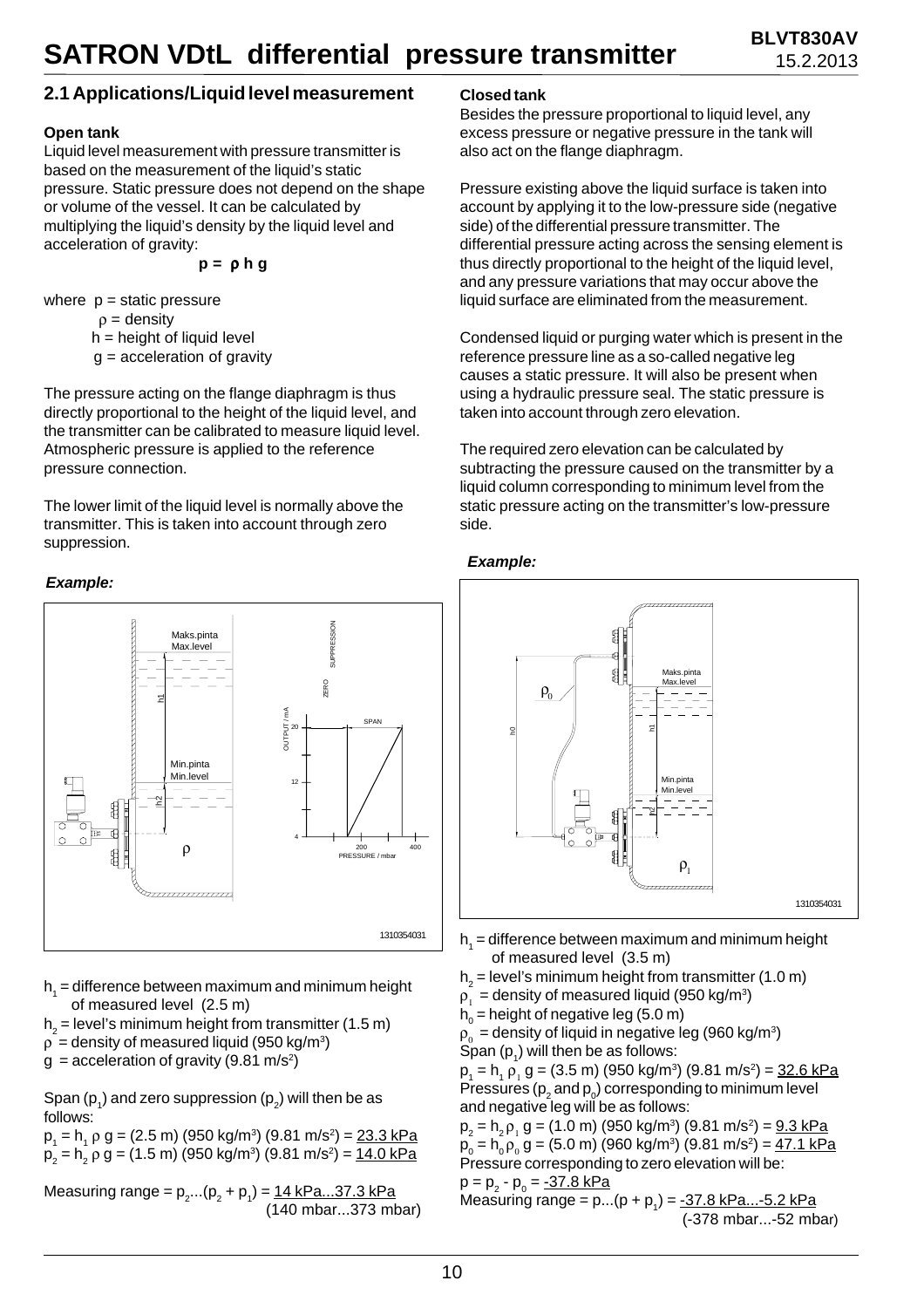#### **2.2 Using the 275 user interface**

#### *Operation keys*

The six operation keys are located above the alphanumeric keyboard:

The ON/OFF key (**I/O**) switches the user interface on and off. When you switch the user interface on, it starts looking for a HART® transmitter connected to it. If the transmitter is not found, the message **"No Device Found. Press OK"** will be displayed. The **ONLINE** menu is displayed when the user interface

finds the transmitter.

**(^)** This key allows you to move upwards in menus and scroll lists forwards.

**(v)** This key allows you to move downwards in menus and scroll lists backwards.

**(<)** This two-function key allows you to move the cursor to the left and to go back to a previous menu.

**(>)** This two-function key allows you to move the cursor to the right and to select a menu option.

 **(>>>)** The quick-selection key will start the user interface and display the quick-selection menu. You can define the desired menu as quick-selection menu.

#### *Function keys*

With function keys F1, F2, F3 and F4 you can perform the program functions displayed above each function key. When you move in the software menus, the functions of these keys will change in accordance with the currently selected menu.



#### **2.3 Setting up through HART® 275 user interface**

After installing and connecting the transmitter, connect the user interface to the transmitter. The following menu is displayed:

- **1 Measurement**
- **2 Configuration**
- **3 Information**
- **4 Diagnostics**

To change the measuring range, unit damping time constant to output mode (linear/square-root), select **Configuration**.

The following menu is then displayed:

**1 Range values 2 Detailed config**

To change the measuring range, select **Range values**.

The selection displays the following menu:

| 6 Apply values |                      |
|----------------|----------------------|
| 5 Min span     | (minimum span)       |
| 4 USL          | (upper sensor limit) |
| 3 LSL          | (lower sensor limit) |
| 2 URV          | (upper range value)  |
| <b>1 LRV</b>   | (lower range value)  |

To change the measurement unit, damping time constant or output mode, select **Detailed config** from the **Configuration** menu.

The selection displays the following menu: **1 Damping**

> **2 Pres. unit 3 Tempr. unit 4 Alarm current 5 Write protect 6 Lin. func 7 Diff El status 8 Burst mode 9 Burst option Poll addr Tag User function**

 **User funct. setup**

After these activities or if the transmitter is supplied with the ready configuration you must correct a zero error of the transmitter in a final installation position.

Press **Diagnostics** and **PV Zero calibr.**

The selection displays the following menu: **Give correct value for Zero pressure in ...**

The current zero point will be shown in display and the final zero error correction can be done.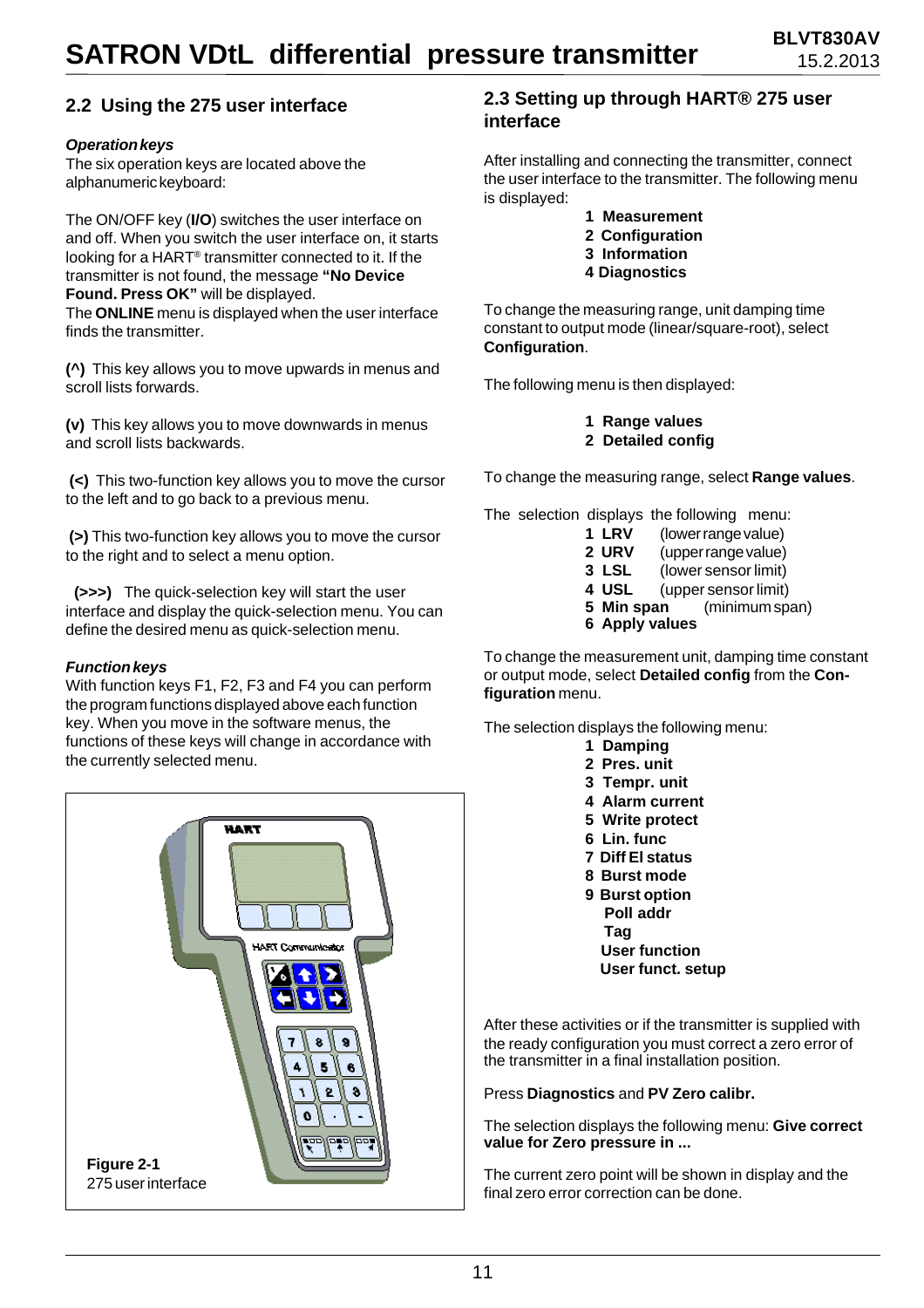#### **2.4 Using the 375 user interface** The following menu is then displayed:



#### **2.5 Setting up through HART® 375 user interface and SATRON description**

After installing and connecting the transmitter, connect the user interface to the transmitter. The following menu is displayed: **Main menu**. To select the **HART Application.**

- **1 Measurement**
- **2 Configuration**
- **3 Information**
- **4 Diagnostics**
- **5 Review**

To change the measurement unit, damping time constant or output mod, select **Configuration**.

The following menu is then displayed:

- **1 Range values**
- **2 Output**
- **3 Tranfer function**
- **4 General setup**

To change the measurement unit, select **Range values**.

The following menu is then displayed:

- **1 LRV**
	- **2 URV**
	- **3 LSL**
	- **4 USL**
	- **5 Min span**
	- **6 Apply values**

To change the damping time constant, select **Output** from the **Configuration** menu.

The following menu is then displayed:

#### **1 Damping**

**2 Alarm current**

To change the output mode, select **Transfer function** from the **Configuration** menu.

The following menu is then displayed:

- **1 Lin. func**
- **2 User function data**

After these activities or if the transmitter is supplied with the ready configuration you must correct a zero error of the transmitter in a final installation position.

The First press **Diagnostics** and then **Sensor trim** and then **Zero trim**

The following text is then displayed : *WARN-Loop be removed from automatic control*

The final zero error correction can be done to select **ABORT** or **OK** on the display .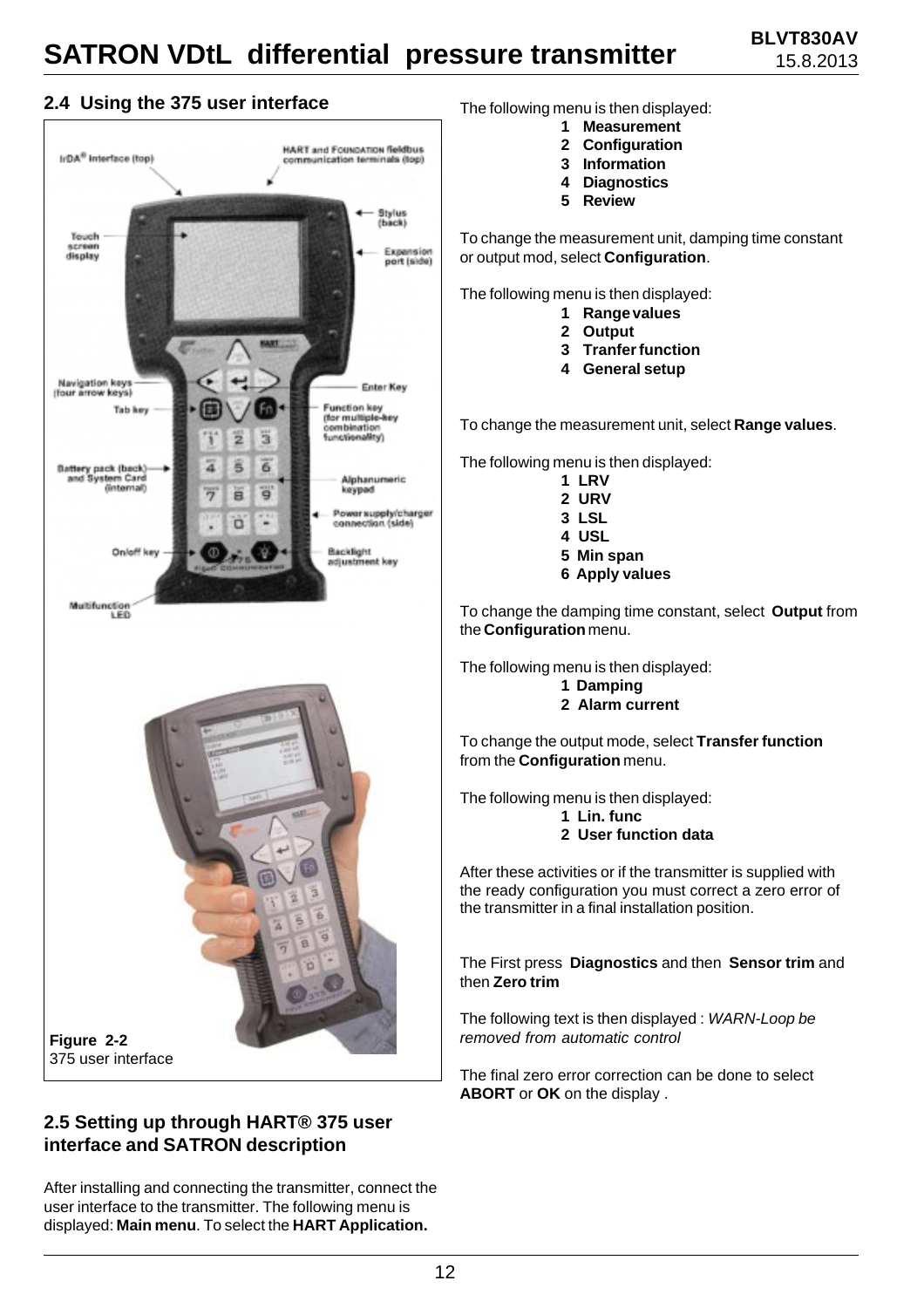**BLVT830AV** 15.2.2013

#### **2.6 Setting-up with Satron-pAdvisor Service Software**

When you will have available all the operations of the Smart transmitter, we recommend the use of Satron-pAdvisor Service Software and Satron SI-Tool*e* USB-Hart-modem in setting-up.



#### **2.7 Setting-up with local switches**

The additional instruction of display menus is enclosed to this manual.



#### Keyboard :

- Esc = Press **Esc** move back towards the top of the main menu.
	- = Use the **UP** arrow key to move up on the current menu level or to increase the selected parameter value.
	- = Use the **DOWN** arrow key to move down on the current menu level or to decrease the selected parameter value.
- Enter = Press **ENTER** to move to a lower level in a menu or to accept a command or parameter value.

**Figure 2-4 VDtL differential pressure transmitter with display** 1300354154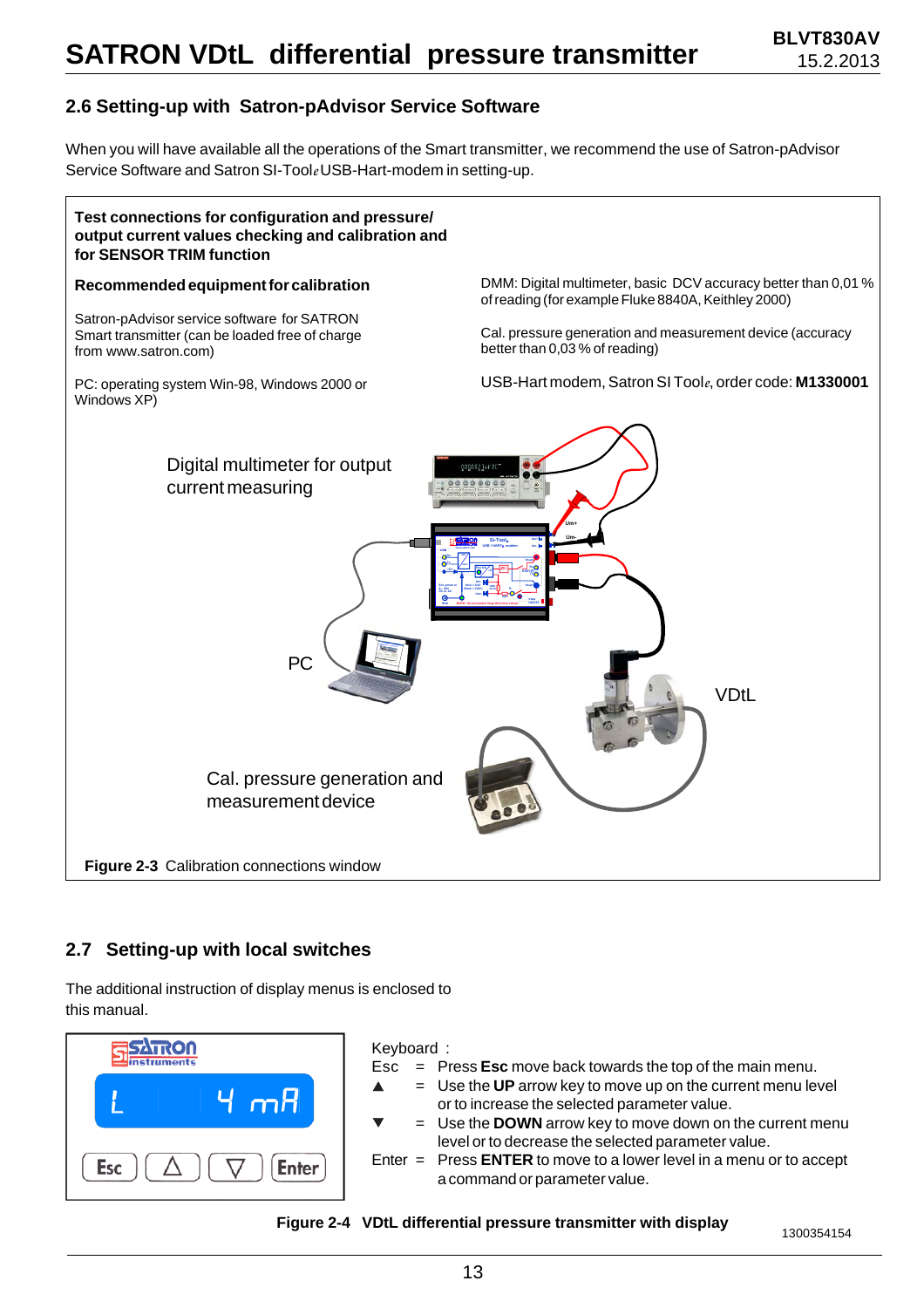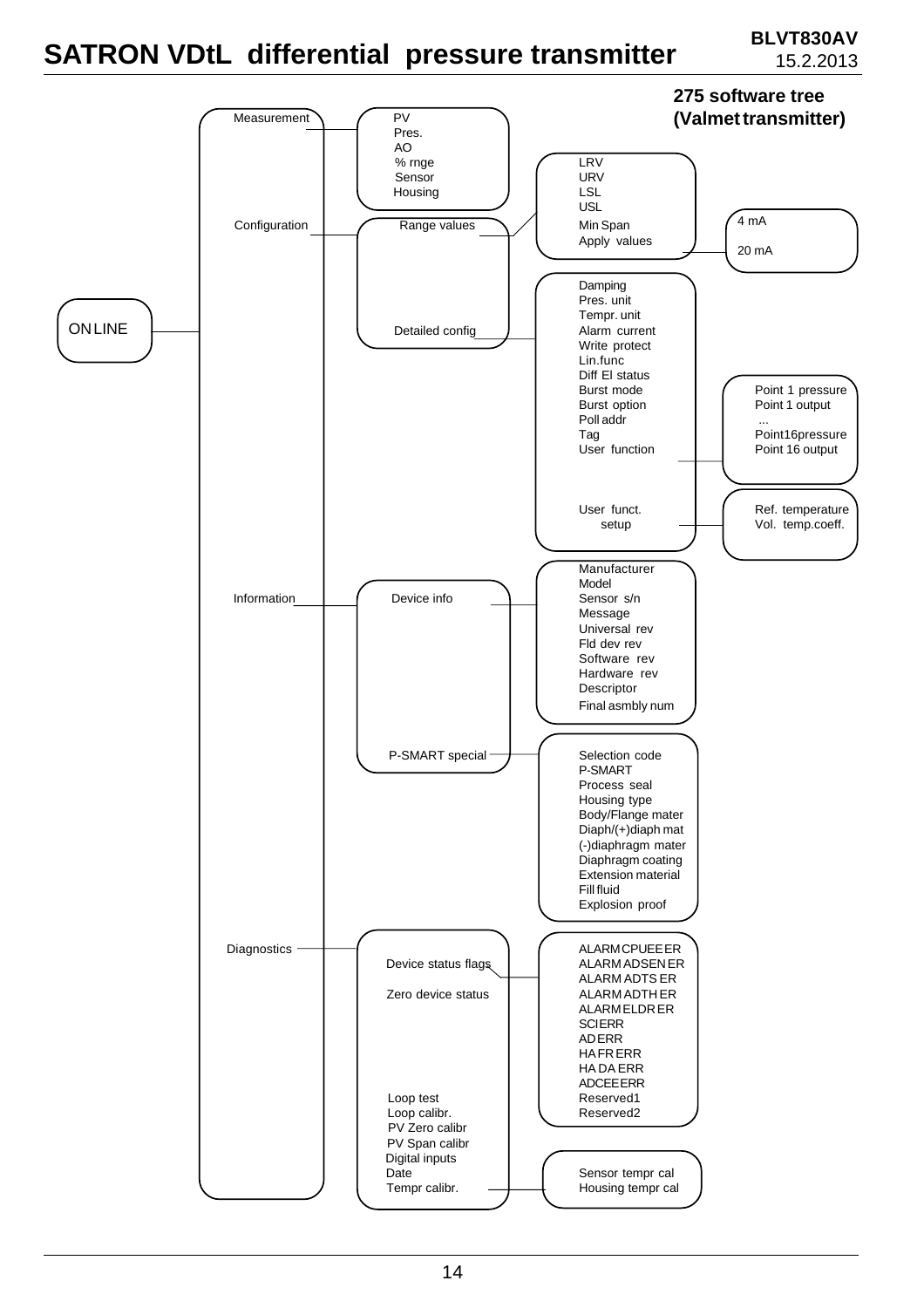# **SATRON VDtL differential pressure transmitter BLVT830AV**

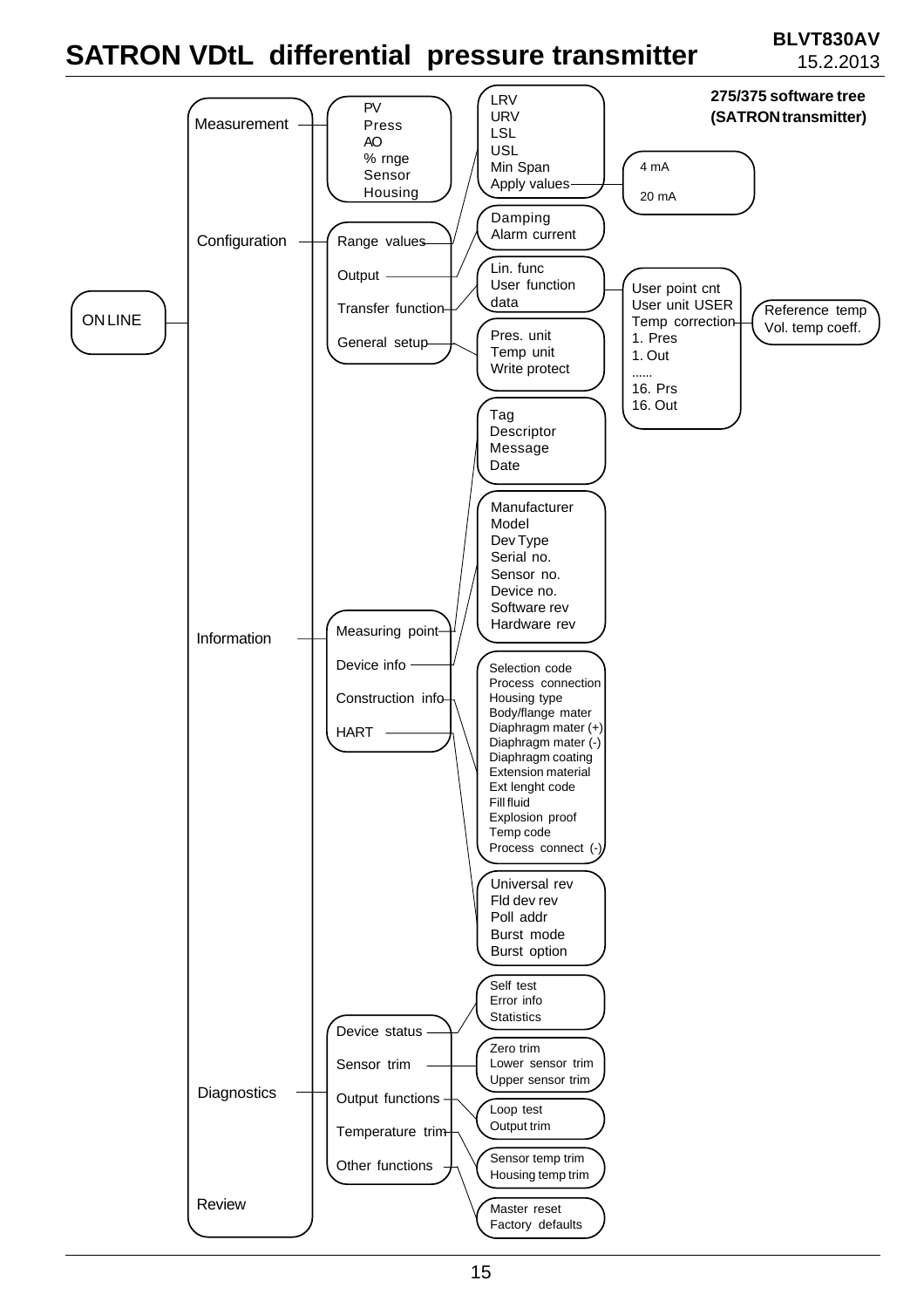#### **2.8 Set-up calibration, housing code T (with manual adjuster)**

The transmitter is factory-calibrated, with 1 sec. electrical damping, for the range specified in the order. If range is not specified, the transmitter will be calibrated for the maximum range.

Zero and Span adjusters are at the end of the housing, under protective rubber shield. TEST jacks are also under protective rubber shield. Figure 2-4: housing T with PLUG connector

#### *Checkout procedure*

- See that the ripple on the supply voltage does not exceed 2.5  $V_{\text{pp}}$  on 0-1000 Hz frequency range.
- Check the nameplate for the factory-calibrated range and zero suppression/elevation.
- If necessay, readjust the zero. Guide for zeroing: see point 3.3. calibration example



### **3 CALIBRATION**

#### **3.1 Adjustability**

Maximum span is 25 times the minimum span for SATRON VDtL transmitter

Span adjustments is made from outside the housing, under the protective rubber shield (figure 3-1).



#### **Zero suppression and elevation**

Maximum zero suppression is 86 % of max.span, and maximum zero elevation is 100 % of max. span. Zero adjustments is made from outside the housing, under the protective rubber shield (figure 3-2).

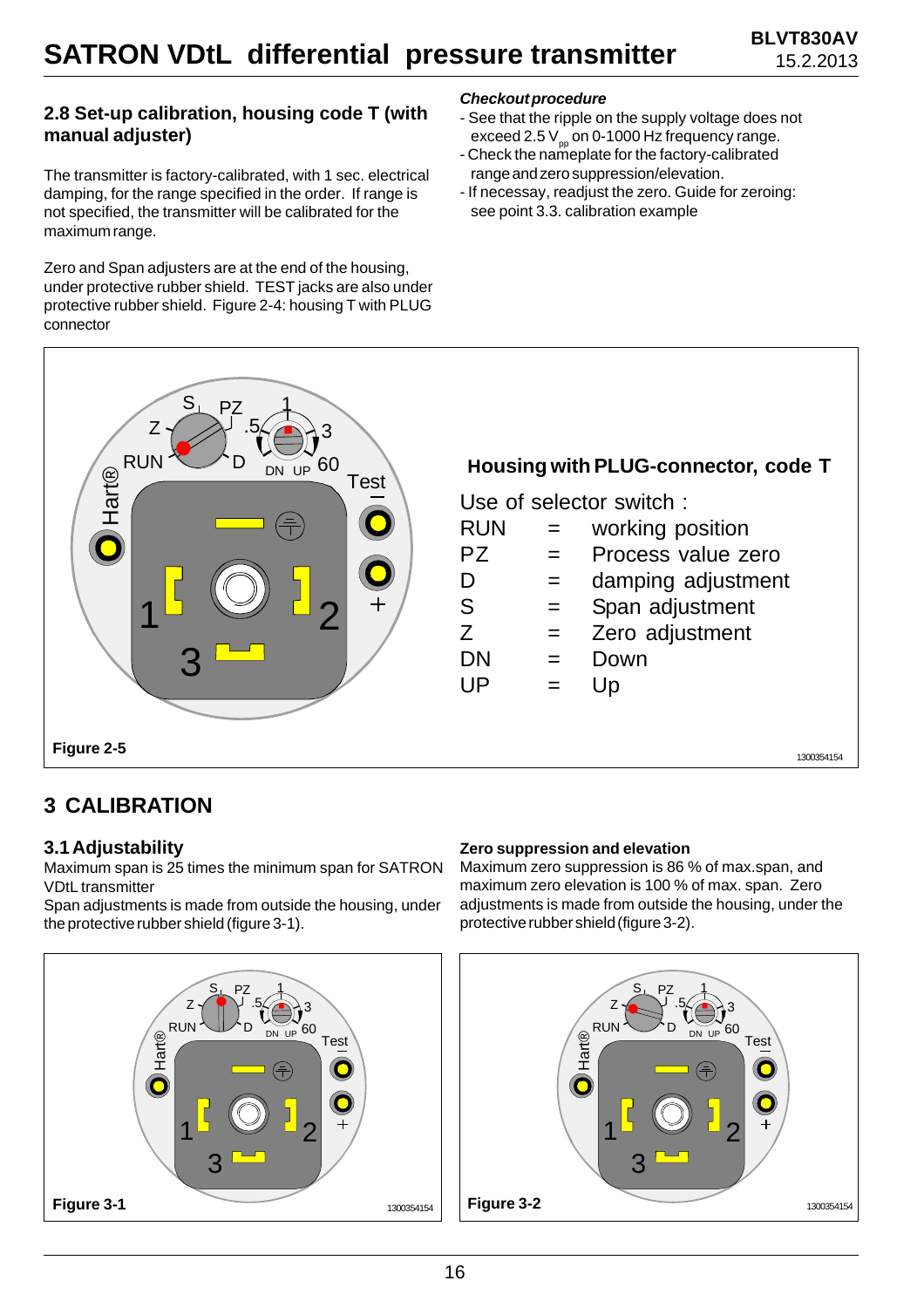#### **Measuring range**

The lower and upper range-values cannot differ from zero by more than the maximum span.

For example, range 4 transmitter whose measuring range is 0-4/100 kPa cannot be adjusted to measure 100...104 kPa pressure, because maximum span is 100 kPa.

### **3.2 Damping**

If pulsation occurs in the measured pressure, it can be damped with the damping trimmer position D under the protective rubber shiled on the housing.

The transmitter is factory-calibrated with minimum electrical damping.

To increase the damping, turn the trimmer clockwise.

Adjusting the damping does not affect the transmitter's other calibration.

Damping adjustment :

- 1. Turn the selector switch from RUN to position D
- 2. Turn the regulating switch about ±20° so damping adjustment is activated. Turn the regulating switch to desired value of damping. 0 s on the left side, 60 s in the right side.
- 3. Turn the selector switch from position D to position RUN.



### **3.3 Calibration examples**



First step is process value zero :

- 1. Turn the selector switch from position RUN to position PZ.
- 2. PV ZERO is done when the damping trimmer is turned once to both edges at least for 1 sec.
- 3. Turn the selector switch from position PZ to position RUN.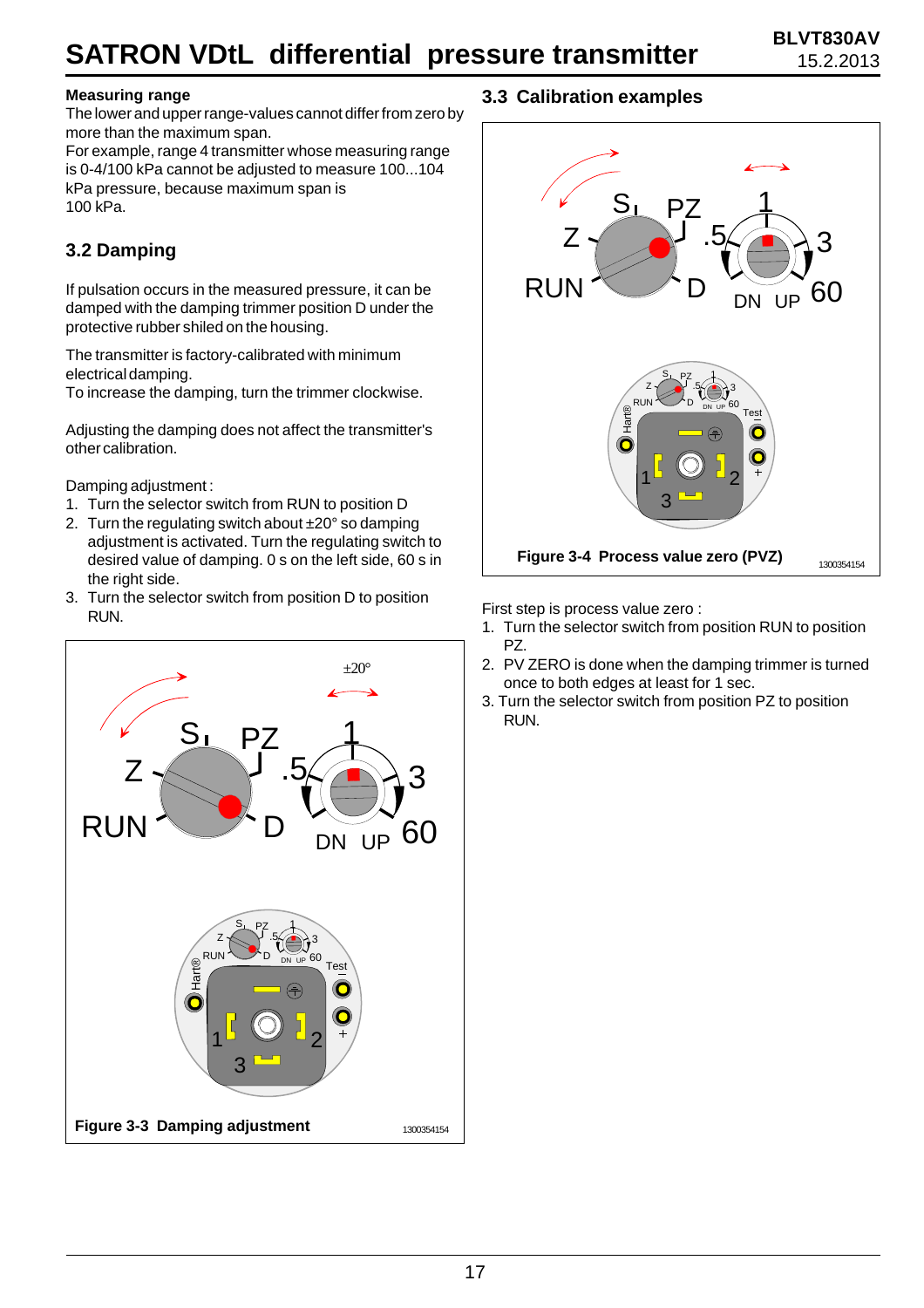



Measuring range: 0...500 kPa (range 5 transmitter). Span: 500 kPa

#### *Procedure*

- Apply zero pressure.
- 1. Turn the selector switch from position RUN to position Z.
- 2. Turn the regulating switch about  $\pm 20^\circ$  so adjustment is activated.
- 3. Turn the regulating switch to a point where output is closest to 4 mA. (adjustment range on fine adjustment range is ±0.75% of span and speed of adjustment is  $\pm 2.5\%$  of span / s)
- 4. Turn the selector switch from position Z to position RUN.
- Apply full-span pressure.
- 1. Turn the selector switch from position RUN to position S.
- 2. Turn the regulating switch about  $\pm 20^\circ$  so adjustment is activated.
- 3. Turn the regulating switch to a point where output is closest to 20 mA. (adjustment range on fine adjustment range is ±0.75% of span and speed of adjustment is  $±2.5%$  of span  $/s$ )
- 4. Turn the selector switch from position S to position RUN.
- Apply zero pressure.
- Repeat the adjustments to achieve the desired accuracy.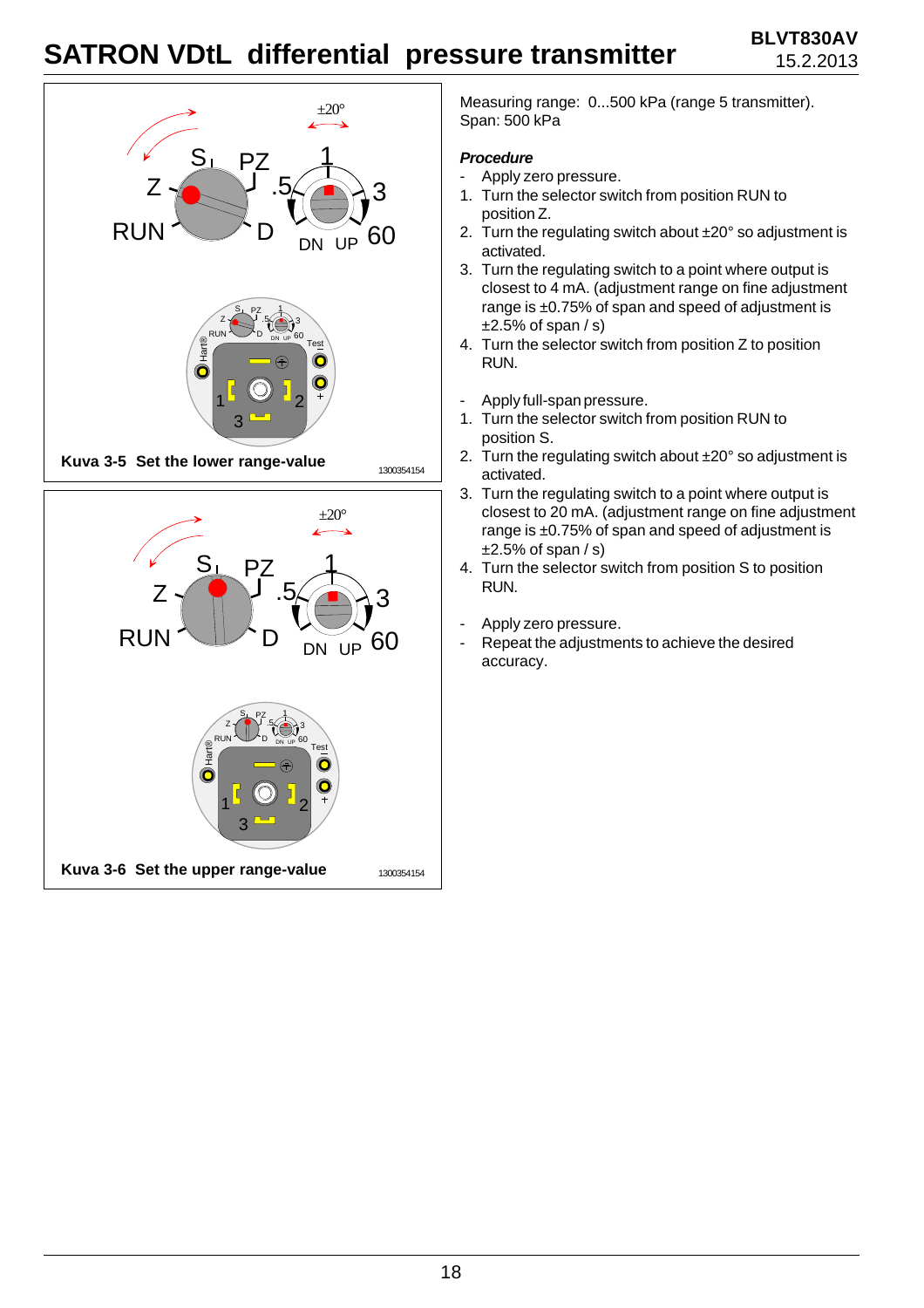### **4. CONSTRUCTION AND OPERATION**

#### **Sensor Module**

The piezoresistive sensor, which has a silicone oil fill, is isolated from the process with a diaphragm. Sensor pressure and temperature are measured with a 24-bit AD converter. Linearity and temperature effects are digitally corrected with an internal microprocessor connected to the sensor module.

The **sensor** converts pressure to electrical signal. The conversion is carried out through a Wheatstone bridge supplied with direct current. The elastic displacement produced in the bridge by the pressure causes bridge unbalance which is measured as a DC voltage signal.

**Compensation** includes temperature compensation and linearization. Each sensor is calibrated individually through a resistance network connection. The temperature information required by compensation is derived from a temperature measuring element located by the Wheatstone bridge.

#### **Electronics Module**

The electronics module converts the process pressure signal from the sensor module to 4-20 mA output signal. The conversion can be made in linear, square root or inverted mode, or it can be done through user-selectable pressure/output point pairs (2-16 points).

Transmitters provided with own display (code **N**) is equipped with operating keys that allow you to define the transmitter's all functions.



### **5. PARTS LIST**

When ordering spares, please quote this document's number BLVT830AV and date 15.2.2013, the name and order number of the required part, and the transmitter's serial number. Parts indicated with asterisk (\*) as well as screws, nuts and seals (packings) are spare parts.

| Number                                                       | Name                                                                                                                                                                                                                                                      | Order number                                                                    | Number                                                         | Name                                                                                                                                                                                                                 | Order number                                                                                             |
|--------------------------------------------------------------|-----------------------------------------------------------------------------------------------------------------------------------------------------------------------------------------------------------------------------------------------------------|---------------------------------------------------------------------------------|----------------------------------------------------------------|----------------------------------------------------------------------------------------------------------------------------------------------------------------------------------------------------------------------|----------------------------------------------------------------------------------------------------------|
| $*1$<br>2<br>3<br>4<br>5<br>6<br>$\overline{7}$<br>$*8$<br>9 | Wiring box GDM3009,<br>DIN43650<br>Seal GDM3-17, silicone<br>Sensing element<br>Hexbolt, M10x90 DIN931<br>A4<br>Seal 46/50x1.7 PTFE<br>Peocess connection, assembly<br>Hex nut, M10 SFS2067 A4<br>Vent/drain valve, 1/4-NPT<br>Cylinder-head screw SM3x35 | 72900111<br>72900116<br>54228190<br>T1310219<br>56022810<br>T531873<br>51723053 | 17<br>$*18$<br>19<br>$*20$<br>21<br>$*22$<br>23<br>35<br>$*36$ | Hex nut M8 SFS2067 A4<br>Mounting bracket S<br>O-ring, 42x2 FPM (Viton®)<br>Cover M<br>Seal, Silicone rubber<br>Back plate V<br>Fastening screw, M4<br>Hex bolt M10x40 SFS2064<br>$m$ A4<br>Mounting clamp NS70/76.1 | 56022800<br>T1050009<br>80013800<br>T1300256<br>T1300387<br>T1300391<br>T1325347<br>54228140<br>82220000 |
| 10 <sup>10</sup>                                             | SFS2179A4<br>Flange VDt PN100                                                                                                                                                                                                                             | T1310217                                                                        | 37<br>38                                                       | SFS2333<br>Hexnut M10 SFS2067 A4<br>Seal EPDM                                                                                                                                                                        | 56022810<br>T1051205                                                                                     |
| $*13$                                                        | Protection cup, housing H, M<br>and T                                                                                                                                                                                                                     | T1300295<br>T1300400                                                            | 38<br>38                                                       | Seal FPM (Viton®)<br>Seal PTFE                                                                                                                                                                                       | T1051204<br>T1051203                                                                                     |
| $*13$<br>$*15$<br>$*16$                                      | Protection cup, housing N<br>Mounting clamp<br>Support plate                                                                                                                                                                                              | T544953<br>T543223                                                              | $*39$<br>$*39$<br>$*39$                                        | Coupling Sandvik 53 mm<br>Coupling Sandvik 104 mm<br>Coupling Sandvik 155 mm                                                                                                                                         | T547290<br>T547291<br>T547292                                                                            |
|                                                              |                                                                                                                                                                                                                                                           |                                                                                 |                                                                |                                                                                                                                                                                                                      |                                                                                                          |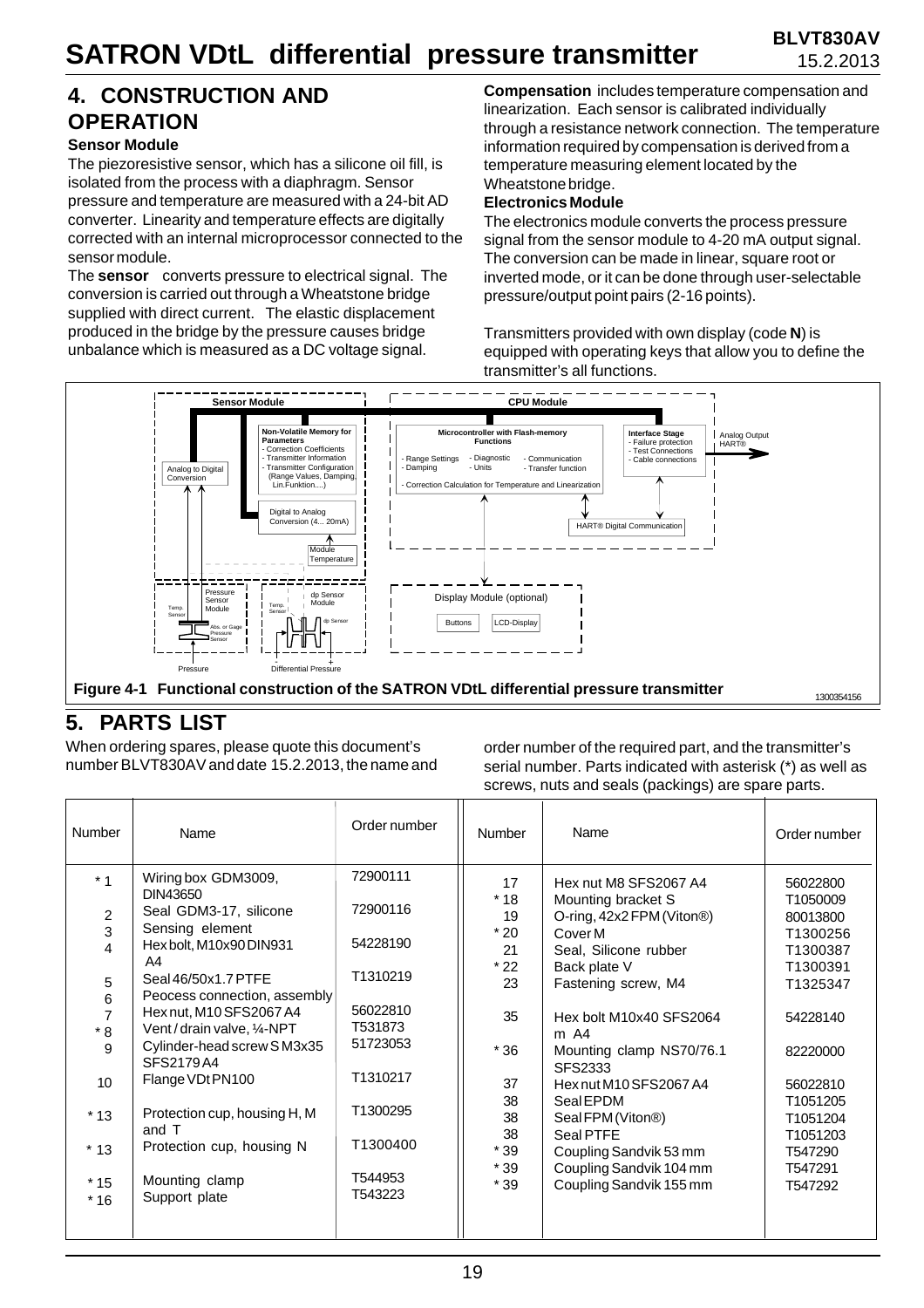





**Figure 5-2** Parts list: **VDtL** with enclosure code **M**

**Figure 5-3** Parts list: **VDtL** with enclosure code **N**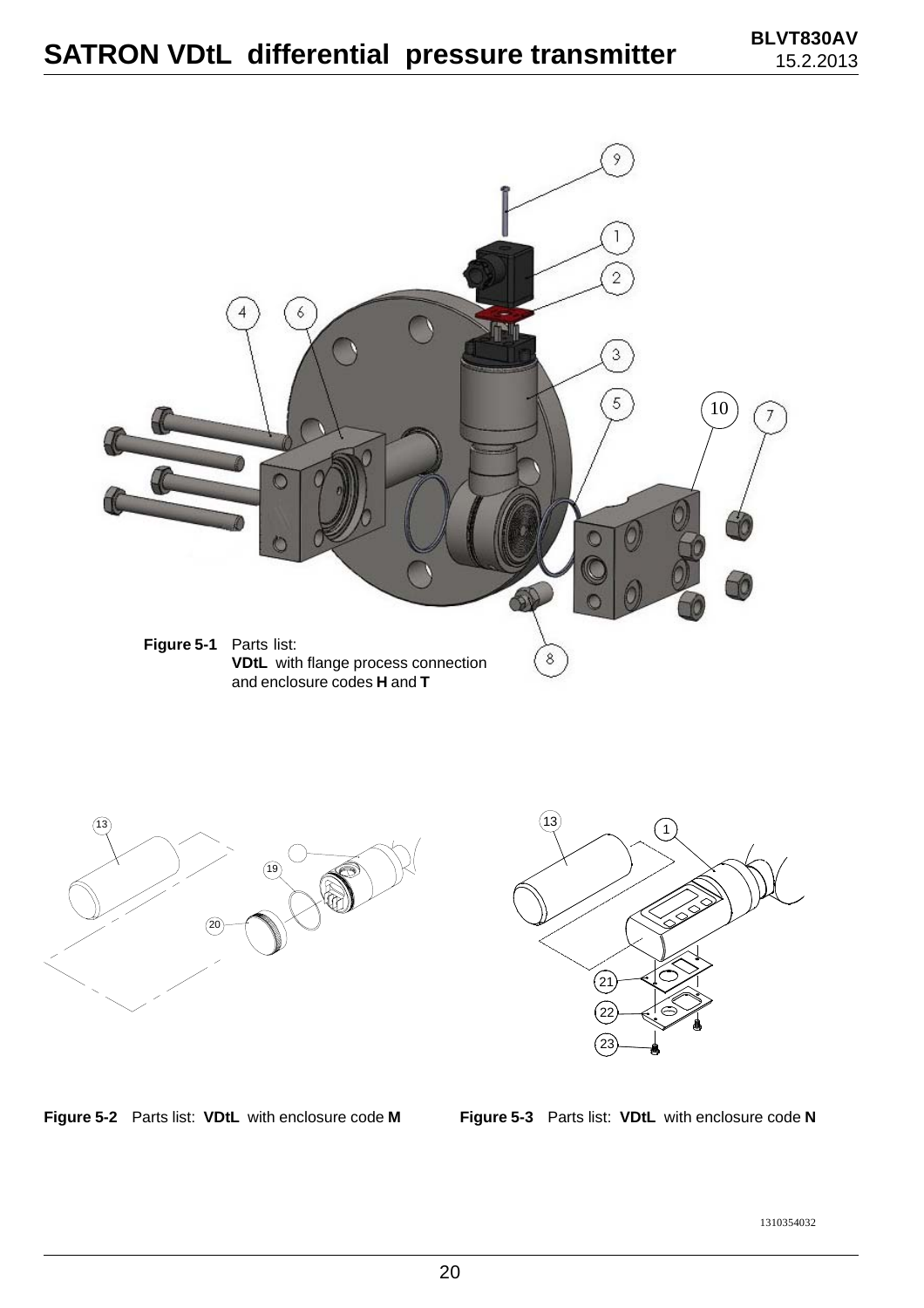

**Figure 5-4** Part list: **VDtL** with Sandvik-clamp process connection, code **SA**



**Figure 5-5** Parts list codes L and K: Mounting parts for remote electronics